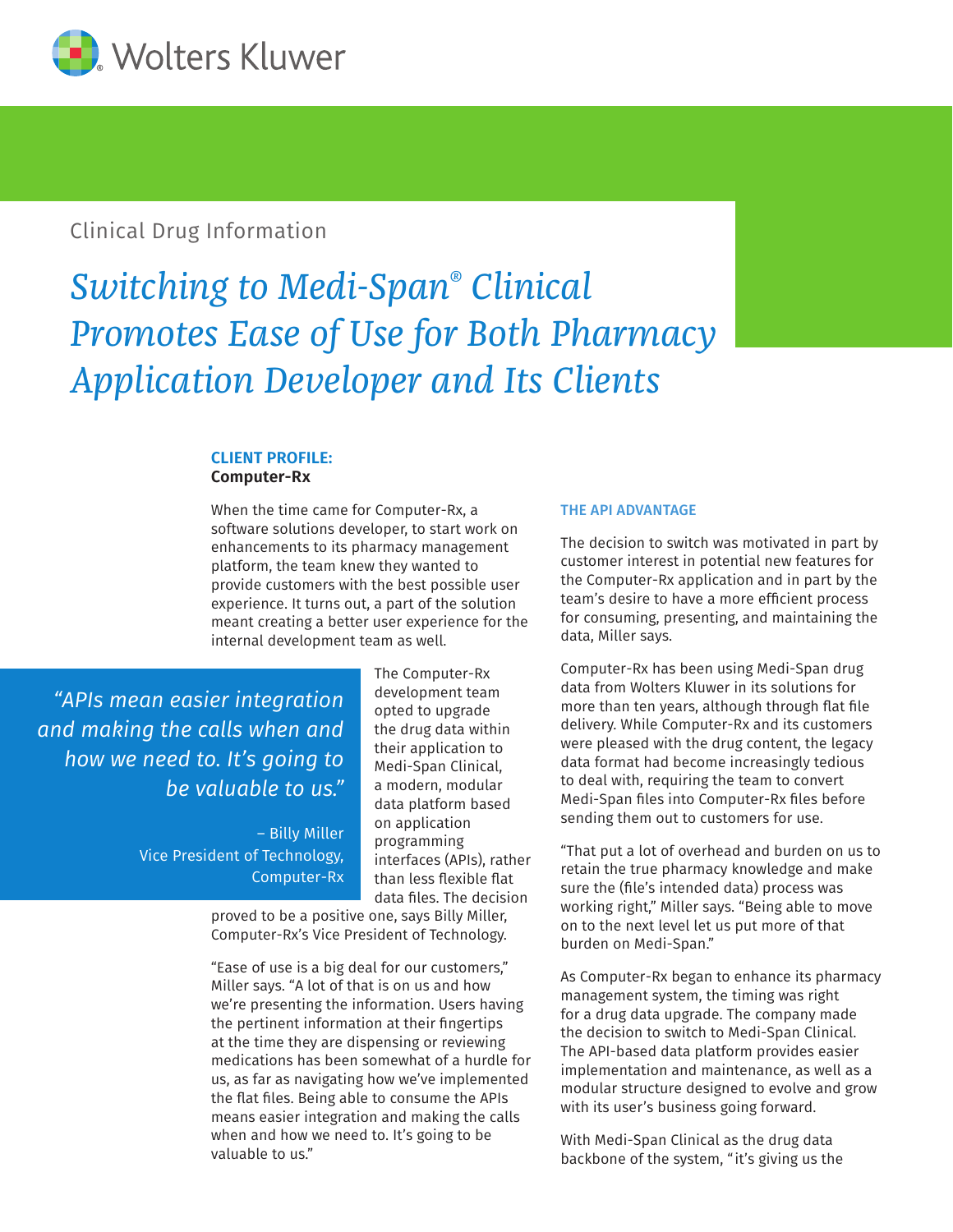ability to consume a lot more information from Medi-Span, and make it available to our customers, than in the past," Miller explains.

Miller cites a variety of examples of content access that was enhanced by the switch to Medi-Span Clinical:

- The breakdown of therapeutic classes is more detailed, enhancing the pharmacists' ability to recommend safe, effective medication therapies for patients.
- New drug information and drug interaction display screens feature more detailed Medi-Span information pulled verbatim from the API that feature more detailed Medi-Span information, which was difficult to pull from the flat file, directly from the API to help connect pharmacists to the information they seek to make better informed medication decisions for the benefit of the patients they serve.
- Allergy, drug-to-drug interaction, and disease state contraindication screening results are easier to understand and displayed in a more "visually appealing" way, helping reduce potential for harmful medication errors.
- Quick access to equivalency information for brand/generic substitutions helps save time and, potentially, costs.
- Access to a larger knowledge base of Medi-Span drug information covers more products, so pharmacists can easily convert nearly any electronic prescription to an equivalent instock drug.
- MedGuides and patient-facing information are directly accessible from the Medi-Span API, no longer requiring Computer-Rx to pull the information from different and potentially inconsistent sources, to help encourage patient compliance.

Computer-Rx customers require "certain data points," Miller says, as well as tools to address "pop-up fatigue, presenting information according to what the end user wants for their experience and configuring the alerts and warnings to what they want in their system." The Medi-Span Clinical platform has built-in user controls that professionals may utilize for alert management at the site, group, or individual levels, as well as consolidated alerts to help optimize pharmacy decision support pop-ups. Less intrusive, more targeted alerts are more useful for professionals, and thus, more likely to help them work more efficiently and enhance patient care.

#### DON'T FEAR THE SWITCH

Switching to a new drug data platform is not a decision any application developer takes lightly.

"We were a little hesitant because it's a big change," Computer-Rx software developer Philip Beam admits. "But it ended up not being that difficult because Medi-Span provides libraries. We used the .Net library and hooked directly into that. It's actually fairly easy to implement compared to the flat files, which we had to read and interpret ourselves."

Beam, who oversaw the upgrade from flat files to implementing Medi-Span Clinical APIs, notes that much of the Medi-Span drug information was "in some form or fashion available" through the previous flat file system, but required "digging in and understanding where those were, as opposed to just being able to pull them from the API integration. It's, in my opinion, night-and-day different."

While the implementation guidelines and Medi-Span Clinical Installer tool made Beam's job easier, it didn't mean the process was without questions or a few bumps in the road. That's when Beam turned to the Wolters Kluwer Customer Experience team for assistance, which for Medi-Span, includes both basic and advanced technical support, as well as dedicated implementation support.

"They answered all our questions," Beam says. "We even had some phone calls to get things squared away with the programming. I thought it went very well."

Miller agrees, noting that in-person meetings with Wolters Kluwer representatives and collaboration between technical teams helped Computer-Rx better understand its options and navigate the complex implementation process more efficiently and effectively.

"Our upgrades have a strict timeline," Beam says, "But I think the implementation of the drug data piece went quicker than we expected. It was mostly figuring out how it fit into our application. As far getting the information from Medi-Span, it was fairly easy."

*"I think the implementation of the drug data piece went quicker than we expected."* 

> – Philip Beam Software Developer, Computer-Rx